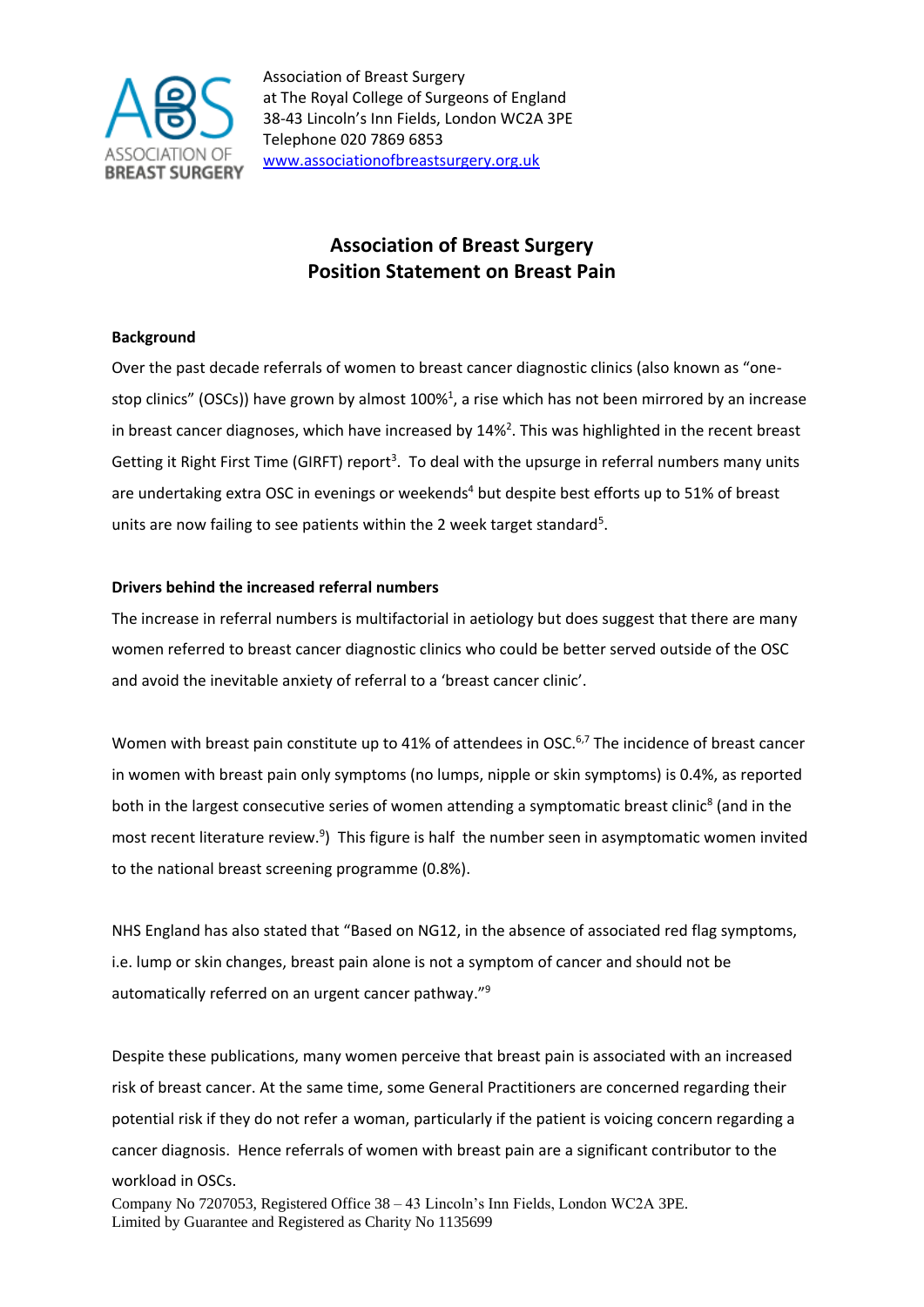### **Better care for women with breast pain**

The Association of Breast Surgery (ABS) believes that women with breast pain require and deserve management by skilled clinicians, who can address the presenting complaint of breast pain and manage this appropriately. Time is also needed to give advice on the management of symptoms and address patient concerns, which is difficult in a pressured OSC.

The OSC is not the appropriate place to see patients with breast pain only as it is a service designed to diagnose breast cancer. Referral to a cancer diagnostic clinic not only increases anxiety inappropriately, but also leads to excess imaging in contravention of NICE and Royal College of Radiology guidance. Within a busy OSC, with its focus on diagnosing cancer, the necessary time required to reassure and inform women about breast pain and symptom control is limited. The very problem with which the patient is referred is not effectively addressed.

#### **Better care for all women with breast symptoms**

As noted above, a significantly increased number of patients referred to the OSC has resulted in delays in being seen for all women, including those with red-flag symptoms of breast cancer such as breast lumps. This is highly unsatisfactory for these women and their healthcare professionals. An alternative high quality, safe and effective pathway for women with breast pain only outside of the OSC will allow greater capacity for rapid review of women with red-flag symptoms (breast cancer incidence 5-6%) within the OSC.

#### **ABS Working with NHS England on the Faster Diagnosis Breast Pathway**

We are currently working with NHS England on the breast pathway for the new Faster Diagnosis Standard. We have made all these points and hope that the new pathway will recommend stratification of new patient breast referrals to allow best use of the scarce one stop clinic resource. This should also allow for more appropriate bespoke care for patients with breast pain and other breast presenting symptoms

#### **Breast Services have found local solutions**

A number of breast services have developed their own local solutions involving assessment of women with breast pain outside of OSCs, freeing up capacity within these clinics for women with true red-flag symptoms.

Many different models will exist across the NHS and ABS is in the process of collecting information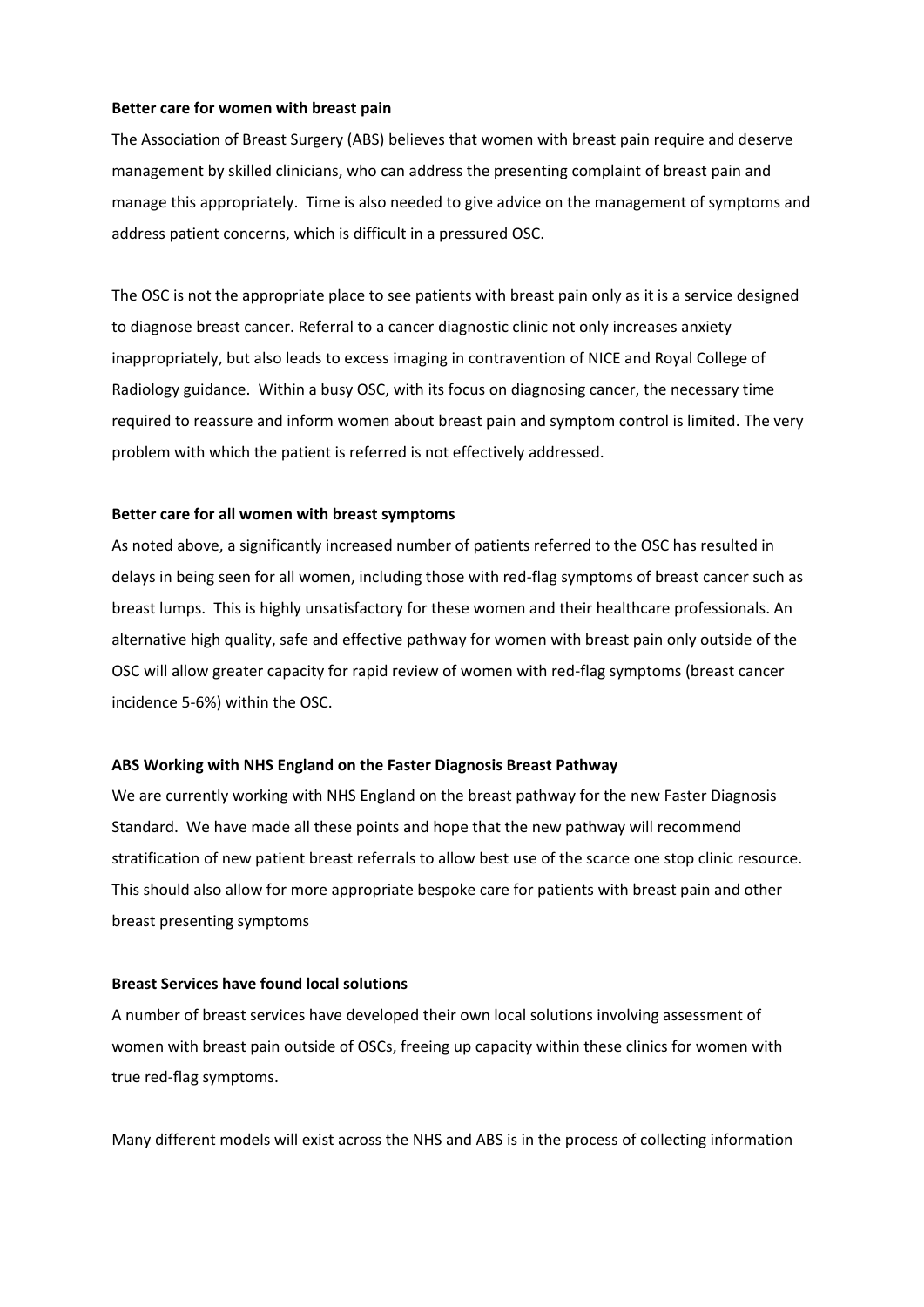on the various pathways currently being used across the country, and ABS is currently collating examples of these pathways.

Two examples are provided here (see appendix). The East Midlands model has been used in a larger number of patients and has published evaluation data.

# **No innovation without evaluation**

All units who have developed new assessment pathways for women referred with breast pain are reminded of their obligation to evaluate the new pathways to ensure safety, effectiveness and patient satisfaction. ABS has developed [guidance on the introduction of new techniques and devices](https://associationofbreastsurgery.org.uk/media/409599/abs-guide-new-techniques-devices.pdf) and a 'traffic light system' by which to judge these new techniques, the same principles apply to the introduction of new pathways for patient management.

At this time different pathways have been evaluated in different ways, have been applied to different numbers of patients, and have different amounts of presented and published evaluation. It is incumbent upon you to take this in to account when introducing new pathways (see ABS traffic light document).

Of the two models in the appendix; both models have presented audit data of initial pilot results. The East Midlands model has also published their pilot data in a peer reviewed journal and have presented confirmatory data from Derbyshire and are funded/supported by EM Academic Health Science Network and EM Cancer Alliance to audit implementation across the whole of the East Midlands in 2021-22.

## **Obtaining the best evidence - research**

In parallel to the above, ABS has convened a breast pain working group under the auspices of the Academic and Research Committee to consider the available published evidence and develop research ideas to improve the evidence base. Research is a vital part of the ongoing consideration of optimal management of women with breast pain.

## **Obtaining the Best Evidence - evaluation**

It is recognised that conducting the research and analysing the data will take some time whilst the pressures on the OSC are current and significant.

ABS are working with the iBRA-NET Research Network and are seeking to set up a platform evaluation study whereby anyone who is setting up and piloting a new pathway for breast pain can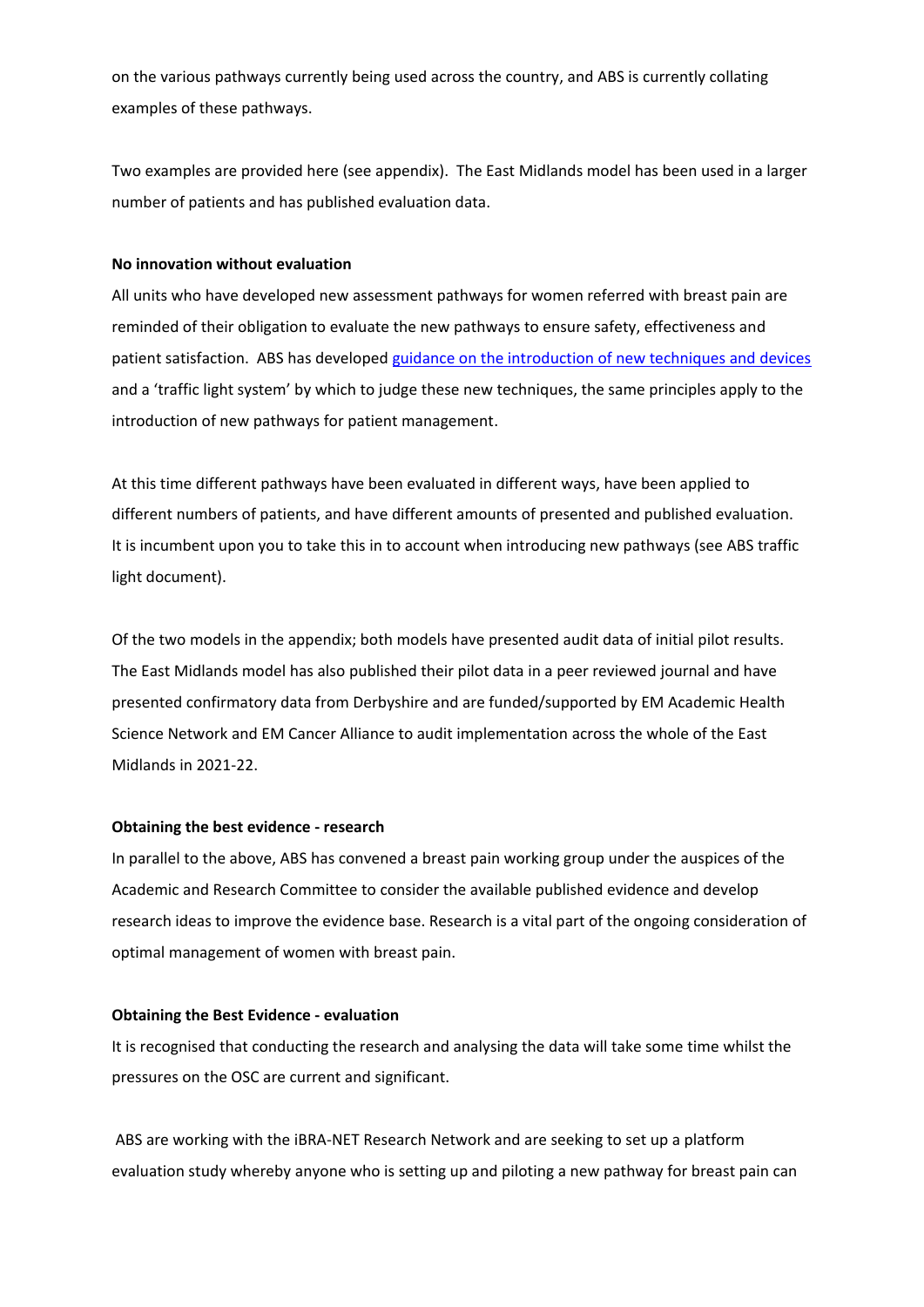collect standard data for evaluation. Standard data collection allows comparison of the different pathways being set up. The new pathways can be compared with current/historical practice of seeing patients in the one stop clinic.

This will be an evaluation of practices, which allows relatively speedy set up, pragmatic assessment and data collection of very large numbers of patients. The platform study design allows for the addition of multiple pathways for evaluation as and when they arise.

The first step is to obtain data on the number of different pathways, which are currently being used across the country. You will have recently had a request for this and many thanks to those of you who have already sent in your breast pain pathways to the Clinical Practice and Standards Committee.

ABS proposes that all breast services that have developed or are developing new assessment pathways for women with breast pain become part of a combined iBRA-NET collective and enter data for patients on their pathway. This will allow rapid accumulation of outcome data and prompt cross fertilisation of best practice.

## **Summary**

- 1. Women with breast pain are not best served by current referral pathways, which can raise anxiety but fail to offer the opportunity to address underlying concerns and symptom management.
- 2. ABS are working with NHS England and Breast Cancer charities to develop more appropriate pathways out-with the one stop clinic.
- 3. New pathways should be evaluated assiduously with standard data collection via an iBRA-NET evaluation study.
- 4. ABS will continue to promote and facilitate collection of best evidence as part of the iBRA-NET mastalgia group and the Breast Pain Working Group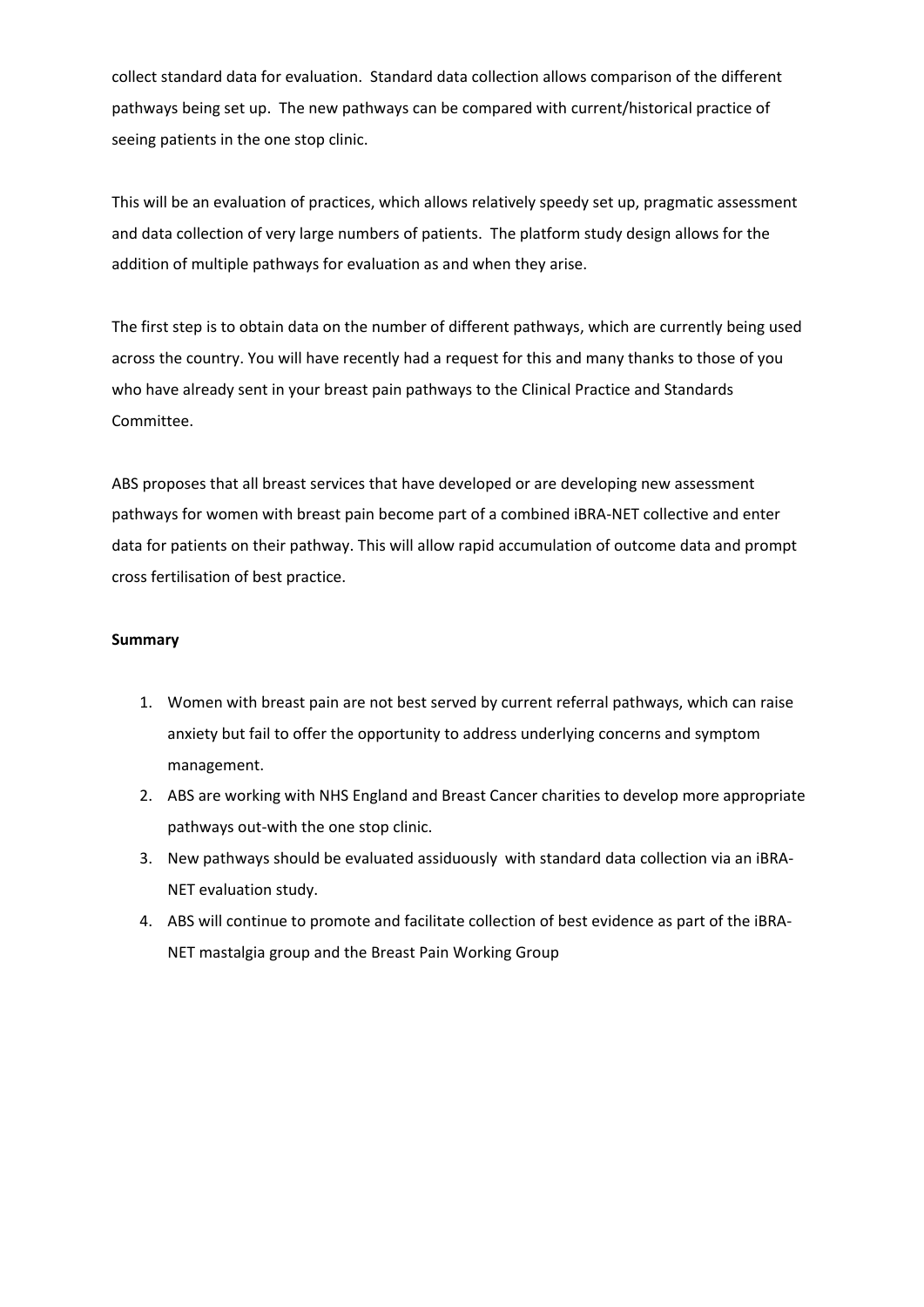- 1. **East Midlands Model:** a breast pain clinic run by an experienced clinician assesses women with breast pain in a community facility. This breast pain clinic receives referrals of breast pain only from primary care, clinical examination is carried out by an experienced clinician and there is an objective, reproducible familial breast cancer risk assessment appropriate for primary care and as mandated by NICE guidance CG164. The latter is based on evidence from a literature review and pilot implementation data which report that between 11%-35% of women with 'breast pain only' give a family history of breast cancer.<sup>11</sup> The risk assessment provides mutual security for the patient, the clinician and the service provider (i.e. CCG/ICS). Onward referral to Secondary Care Familial Cancer Services for those identified at moderate / high risk and/or referral to OSC, for those found to have another symptom, are carried out as appropriate. This model is being audited through collection of a core dataset by all centres/areas implementing it. This pathway has also been highlighted in the breast GIRFT report $12$
- 2. **Manchester Model:** all breast pain referrals are reviewed by advanced nurse practitioners (ANPs). Those referrals mentioning breast pain alone with no associated breast symptoms (for example, but not limited to, breast lumps, nipple complaints, women with a previous history of any breast surgery) are triaged out of OSC into a telephone-based breast pain clinic run by ANPs, who undertake the telephone consultation using a breast unit multidisciplinary team approved standard operating procedure. During consultation patients identified as having symptoms, other than breast pain alone, are redirected to the next immediately available OSC for clinical evaluation and imaging as indicated. Women with breast pain alone receive advice regarding the aetiology and management of their symptoms and are also sent a personalised letter summarising the same, which includes a link to a UK based breast surgeon's YouTube video on breast pain. Unless they have had mammography within the previous 6 months, all women above 40y

are referred for mammography in accordance with Royal College of Radiologist guidance<sup>4</sup>. If mammographic abnormalities are identified then the patient is directed to the next immediately available OSC. Patients receive a text message inviting participation in a survey to gain their feedback following the telephone consultation. Furthermore, women assessed via the telephone consultation service are tracked (using NHS numbers) over the subsequent 12 months to see if there are any return referrals to our breast service during this time. This provides one important indicator of effectiveness of the service.